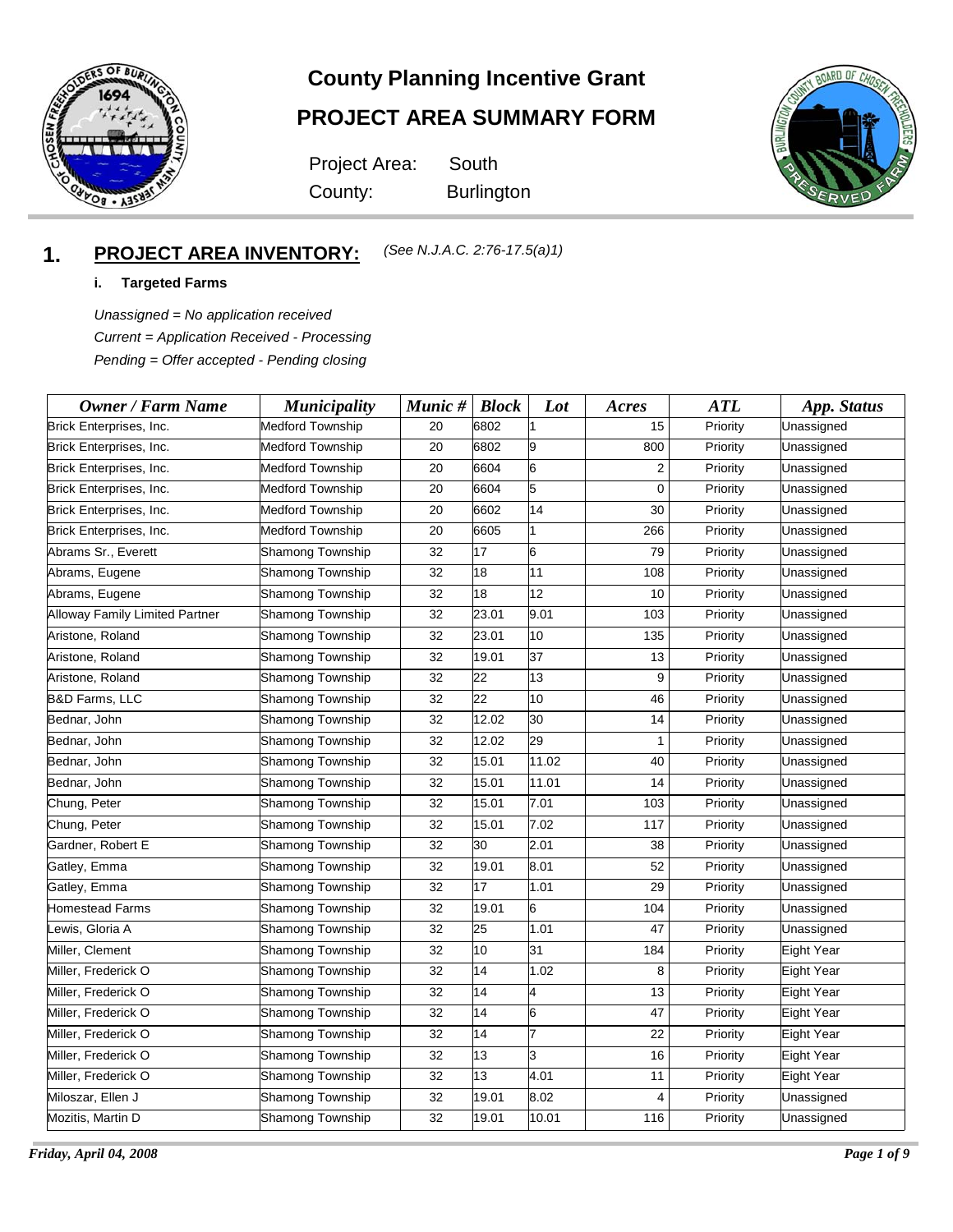| R&K Ranch                      | Shamong Township           | 32 | 26    | 14    | 20               | Priority | Unassigned        |
|--------------------------------|----------------------------|----|-------|-------|------------------|----------|-------------------|
| Rowe, Stanley J                | <b>Shamong Township</b>    | 32 | 17    | 12.01 | 45               | Priority | Unassigned        |
| Selle, William                 | Shamong Township           | 32 | 22    | 14    | 23               | Priority | Unassigned        |
| Tassone Jr., Anthony           | Shamong Township           | 32 | 33    | 10    | 29               | Priority | Unassigned        |
| Tassone Jr., Anthony           | Shamong Township           | 32 | 33    | 17    | $\boldsymbol{2}$ | Priority | Unassigned        |
| Tassone Jr., Anthony           | <b>Shamong Township</b>    | 32 | 33    | 11.01 | 46               | Priority | Eight Year        |
| Valenzano, Anthony             | <b>Shamong Township</b>    | 32 | 23.01 | 2     | 29               | Priority | Eight Year        |
| Valenzano, Anthony             | <b>Shamong Township</b>    | 32 | 23.01 | 12    | 44               | Priority | Eight Year        |
| Whelan, Jeffrey                | Shamong Township           | 32 | 19.01 | 28    | 16               | Priority | Eight Year        |
| Whelan, Jeffrey                | <b>Shamong Township</b>    | 32 | 19.01 | 34    | 18               | Priority | <b>Eight Year</b> |
| Whelan, Jeffrey                | <b>Shamong Township</b>    | 32 | 33    | 21    | $\overline{7}$   | Priority | Eight Year        |
| Whelan, Jeffrey                | Shamong Township           | 32 | 34    | 12.01 | 13               | Priority | Eight Year        |
| Whelan, Jeffrey                | Shamong Township           | 32 | 34    | 12.02 | 23               | Priority | Eight Year        |
| <b>Whitesell Corporation</b>   | Shamong Township           | 32 | 34    | 14.01 | 149              | Priority | Unassigned        |
| Abrams, John D                 | <b>Tabernacle Township</b> | 35 | 1002  | 6     | 75               | Priority | Unassigned        |
| Cutts, John                    | <b>Tabernacle Township</b> | 35 | 1601  |       | 379              | Priority | Unassigned        |
| Eckert, Lester F               | <b>Tabernacle Township</b> | 35 | 1201  | 30.01 | 52               | Priority | Unassigned        |
| Gardner, John J                | <b>Tabernacle Township</b> | 35 | 1101  | 20.02 | 27               | Priority | Unassigned        |
| Gardner, John J                | <b>Tabernacle Township</b> | 35 | 1101  | 21.02 | 26               | Priority | Unassigned        |
| Grovatt, Howard                | <b>Tabernacle Township</b> | 35 | 1201  | 15.01 | 162              | Priority | Unassigned        |
| Haines, Vincent B              | <b>Tabernacle Township</b> | 35 | 902   | 8     | 25               | Priority | Unassigned        |
| Haines, Vincent B              | <b>Tabernacle Township</b> | 35 | 1101  | 14    | 34               | Priority | Unassigned        |
| Haines, Vincent B              | <b>Tabernacle Township</b> | 35 | 1101  | 9     | 139              | Priority | Unassigned        |
| Harker, Ronald C               | <b>Tabernacle Township</b> | 35 | 902   | 12    | 31               | Priority | Unassigned        |
| Harker, Ronald C               | <b>Tabernacle Township</b> | 35 | 901   | 7.01  | 9                | Priority | Unassigned        |
| Harker, Ronald C               | <b>Tabernacle Township</b> | 35 | 1101  | 12    | 22               | Priority | Unassigned        |
| Lennon, Helene                 | <b>Tabernacle Township</b> | 35 | 1002  | 13.02 | 33               | Priority | Unassigned        |
| Lennon, Helene                 | <b>Tabernacle Township</b> | 35 | 1002  | 14    | 45               | Priority | Unassigned        |
| Lennon, Helene                 | <b>Tabernacle Township</b> | 35 | 1002  | 15    | 5                | Priority | Unassigned        |
| McNaughton, William J          | <b>Tabernacle Township</b> | 35 | 1101  | 13.02 | 82               | Priority | Eight Year        |
| O'Neal, Harvey A               | <b>Tabernacle Township</b> | 35 | 902   | 13    | 44               | Priority | Unassigned        |
| O'Neal, Robert H               | <b>Tabernacle Township</b> | 35 | 902   | 11    | 22               | Priority | Unassigned        |
| Robin Acquisitions, LLC        | <b>Tabernacle Township</b> | 35 | 1202  | 20    | 21               | Priority | Unassigned        |
| Robin Acquisitions, LLC        | Tabernacle Township        | 35 | 1202  | 21    | 121              | Priority | Unassigned        |
| Russo's Fruit and Vegetable Fa | Tabernacle Township        | 35 | 1201  | 24.01 | 95               | Priority | Unassigned        |
| Russo's Fruit and Vegetable Fa | <b>Tabernacle Township</b> |    |       | 18    |                  |          | Unassigned        |
|                                |                            | 35 | 902   |       | 83               | Priority |                   |
| Russo's Fruit and Vegetable Fa | Tabernacle Township        | 35 | 1201  | 30.07 | 40               | Priority | Unassigned        |
| Russo's Fruit and Vegetable Fa | Tabernacle Township        | 35 | 1201  | 11.01 | 57               | Priority | Unassigned        |
| Russo's Fruit and Vegetable Fa | Tabernacle Township        | 35 | 1201  | 19.01 | 31               | Priority | Unassigned        |
| Scales, Frank C                | Tabernacle Township        | 35 | 1201  | 13    | 32               | Priority | Unassigned        |
| Simon's Berry Farm, LLC        | Tabernacle Township        | 35 | 2001  | 14    | 22               | Priority | Unassigned        |
| Simon's Berry Farm, LLC        | Tabernacle Township        | 35 | 2001  | 15    | 64               | Priority | Unassigned        |
| Simon's Berry Farm, LLC        | Tabernacle Township        | 35 | 2001  | 18    | 58               | Priority | Unassigned        |
| Simon's Berry Farm, LLC        | Tabernacle Township        | 35 | 2001  | 17    | 23               | Priority | Unassigned        |
| Simon's Berry Farm, LLC        | Tabernacle Township        | 35 | 2002  | 6     | 28               | Priority | Unassigned        |
| Snow, Patricia A               | Tabernacle Township        | 35 | 1002  | 1.01  | 26               | Priority | Unassigned        |
| Snow, Patricia A               | Tabernacle Township        | 35 | 901   | 5.01  | 34               | Priority | Unassigned        |
| Stevens, John W                | Tabernacle Township        | 35 | 902   | 9.01  | 77               | Priority | Unassigned        |
| Thompson, Charles              | Tabernacle Township        | 35 | 702   | 4     | 102              | Priority | Unassigned        |
| Thompson, Charles              | Tabernacle Township        | 35 | 1601  | 4.01  | 625              | Priority | Unassigned        |
| Thompson, Charles              | Tabernacle Township        | 35 | 2102  | 5     | 117              | Priority | Unassigned        |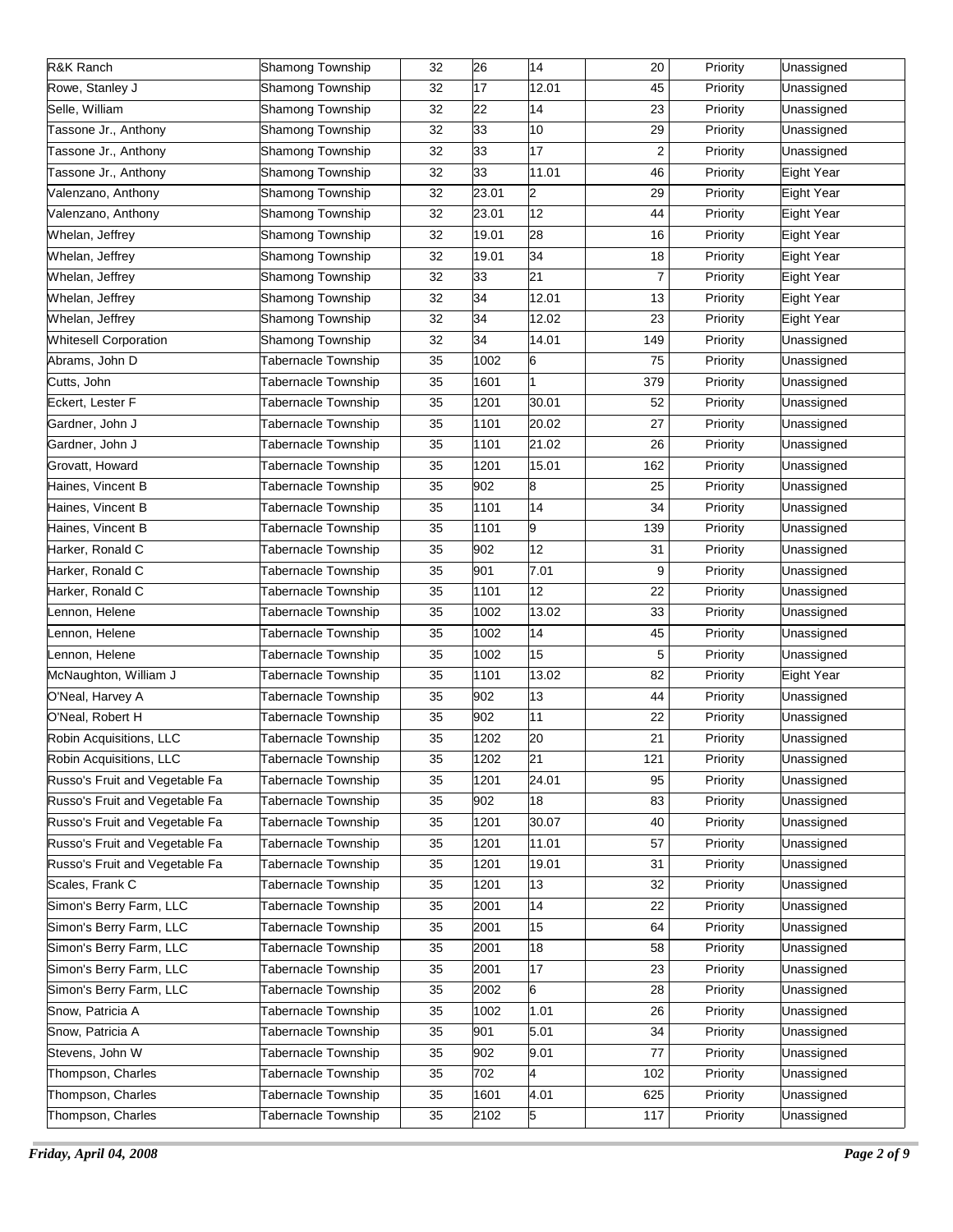| Tustin, Richard C   | Tabernacle Township | 35 | 403     |       | 63 | Priority | Unassigned |
|---------------------|---------------------|----|---------|-------|----|----------|------------|
| Wallen, Ralph S     | Tabernacle Township | 35 | 1201    |       | 54 | Priority | Unassigned |
| Zimmerman, Florence | Tabernacle Township | 35 | 1101    | 11.01 | 99 | Priority | Unassigned |
| Zimmermann, Ruth    | Tabernacle Township | 35 | 404     |       | 86 | Priority | Unassigned |
| Zimmermann, Ruth    | Tabernacle Township | 35 | 1301.01 | 1.01  | 29 | Priority | Unassigned |

Total Acreage of Targeted Farms: 6,260.26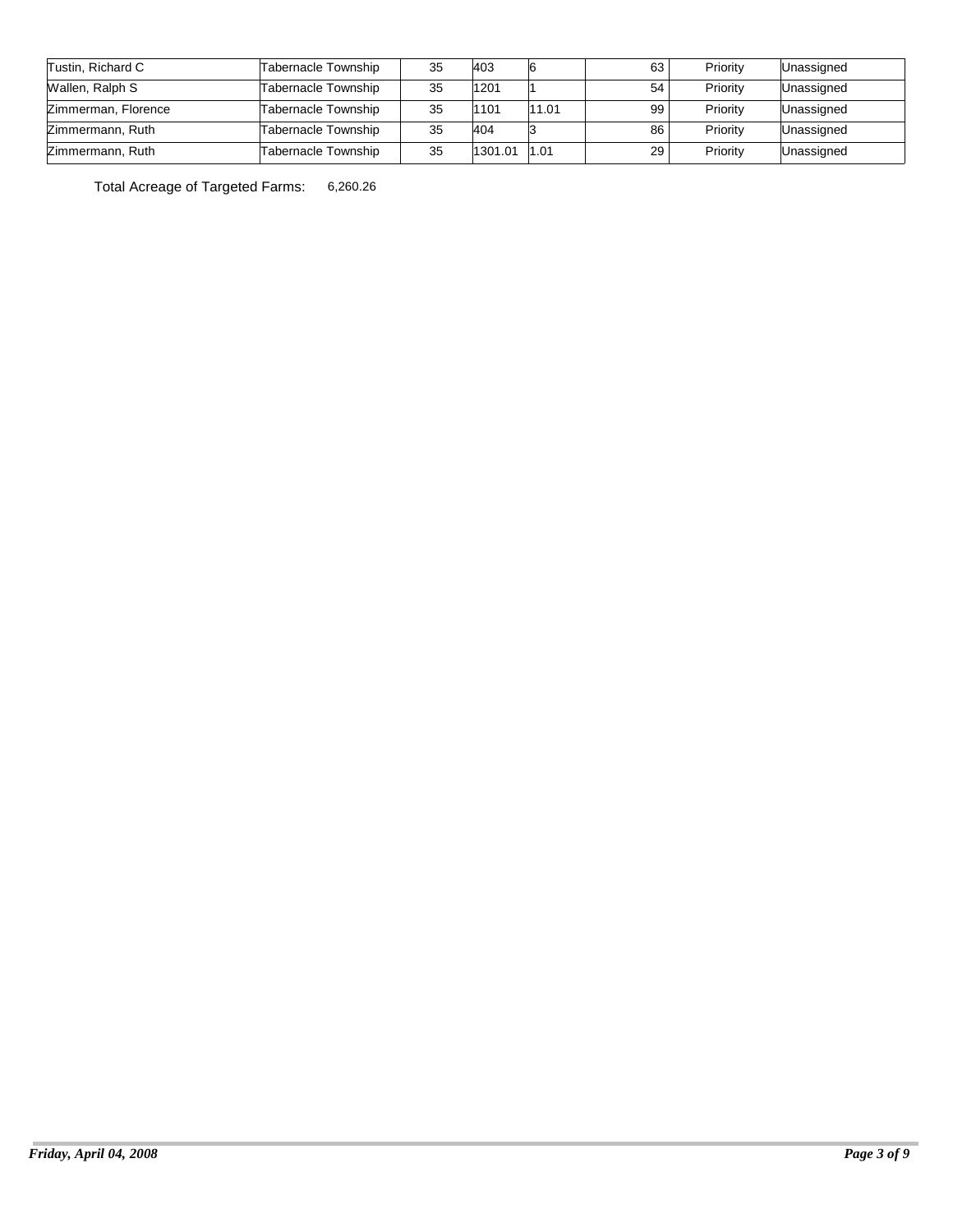### **ii. Preserved Farmland with State Funding**

Total acreage of Preserved Farmland with SADC Funding: 0.00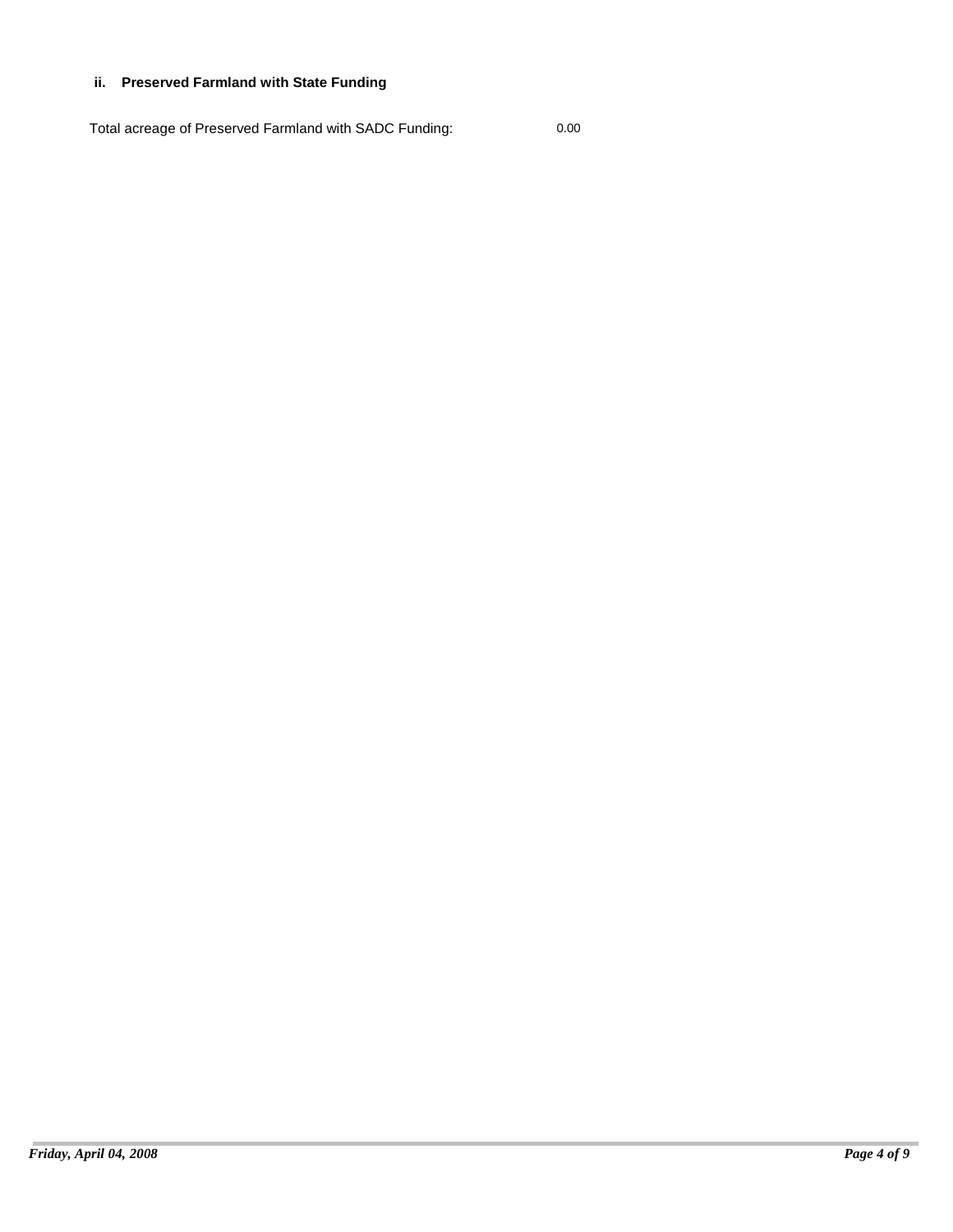### **iii. Preserved Farmland without State Funding**

| Owner / Farm Name                                                | <i>Municipality</i> | Munic # | <b>Block</b> | Lot   | Acres | App. Status  |
|------------------------------------------------------------------|---------------------|---------|--------------|-------|-------|--------------|
| Wilk, Michael                                                    | Tabernacle Township | 35      | 1402         | 18.01 | 22.33 | Preserved EP |
| Total Acreage of Preserved Farmland (awaiting funding):<br>22.33 |                     |         |              |       |       |              |

Total Acreage of Preserved Farmland ( without funding ): 0.00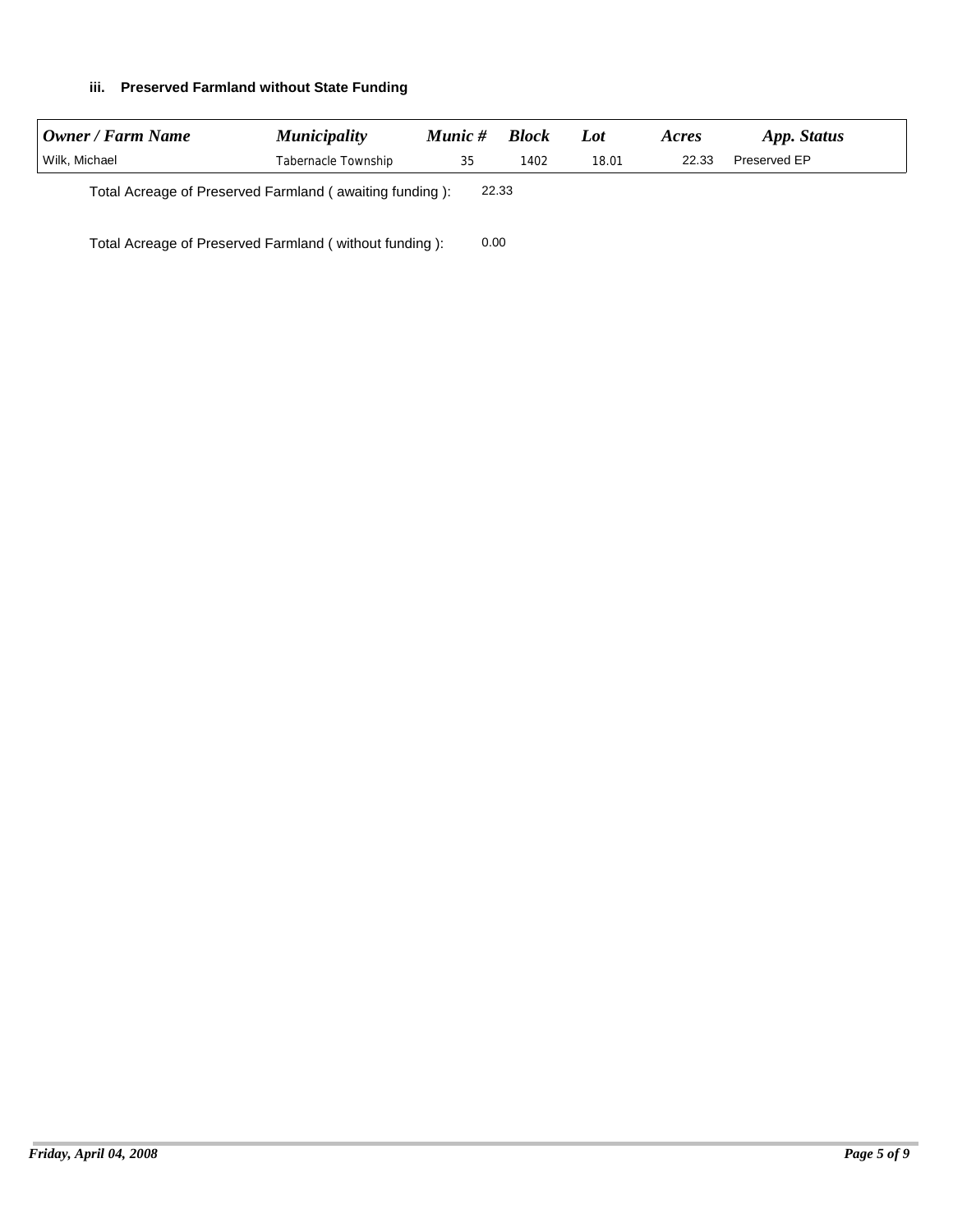### **iv. Other Deed Restricted Farmland**

| Owner / Farm Name                                | <b>Municipality</b> | Munic # | <b>Block</b> | Lot | Acres | App. Status    |
|--------------------------------------------------|---------------------|---------|--------------|-----|-------|----------------|
| Adams, George H                                  | Shamong Township    | 32      | 33           | 13  | 66.13 | Preserved SADC |
|                                                  | Shamong Township    | 32      | 33           | 14  |       |                |
| Acreage of Farmland Preserved through PDCs:      |                     |         | 1.971.79     |     |       |                |
| Total Acreage of Other Deed Restricted Farmland: |                     |         | 2,037.92     |     |       |                |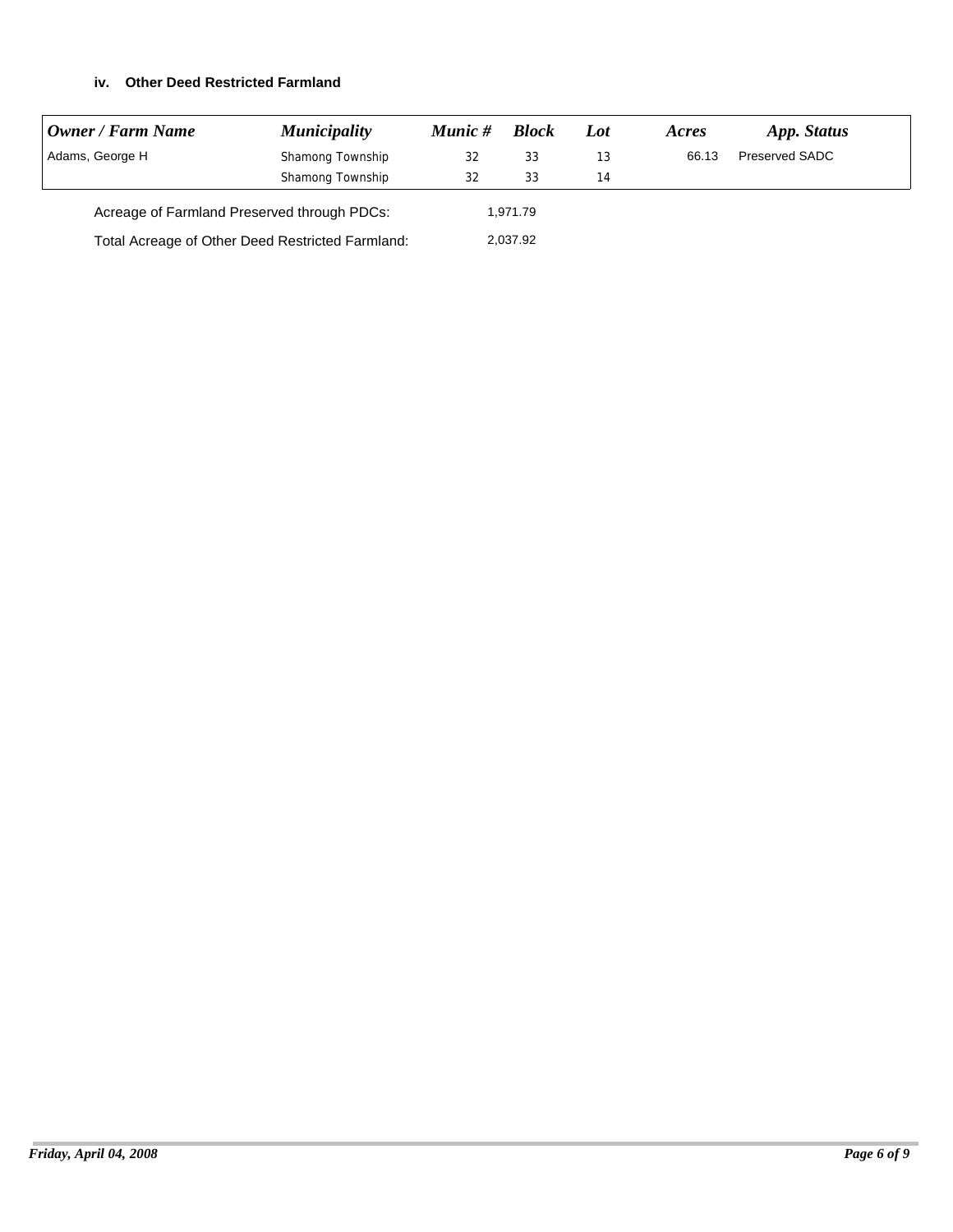#### **v. Farms Enrolled in the Eight-year Farmland Preservation Program or Municipally-Approved Farmland Preservation Program**

| <b>Owner / Farm Name</b> | <b>Municipality</b>        | Munic # | <b>Block</b> | Lot   | Acres  | App. Status |
|--------------------------|----------------------------|---------|--------------|-------|--------|-------------|
| McNaughton, William J    | <b>Fabernacle Township</b> | 35      | 1101         | 13.02 | 82.00  | Eight Year  |
| Miller, Clement          | Shamong Township           | 32      | 10           | 31    | 184.48 | Eight Year  |
| Miller, Frederick O      | Shamong Township           | 32      | 14           | 1.02  | 8.00   | Eight Year  |
| Miller, Frederick O      | Shamong Township           | 32      | 14           | 4     | 13.16  | Eight Year  |
| Miller, Frederick O      | Shamong Township           | 32      | 14           | 6     | 46.65  | Eight Year  |
| Miller, Frederick O      | Shamong Township           | 32      | 14           |       | 22.22  | Eight Year  |
| Miller, Frederick O      | Shamong Township           | 32      | 13           |       | 16.19  | Eight Year  |
| Miller, Frederick O      | Shamong Township           | 32      | 13           | 4.01  | 11.29  | Eight Year  |
| Tassone Jr., Anthony     | Shamong Township           | 32      | 33           | 11.01 | 46.00  | Eight Year  |
| Valenzano, Anthony       | Shamong Township           | 32      | 23.01        | 2     | 29.42  | Eight Year  |
| Valenzano, Anthony       | Shamong Township           | 32      | 23.01        | 12    | 43.62  | Eight Year  |
| Whelan, Jeffrey          | Shamong Township           | 32      | 19.01        | 28    | 16.00  | Eight Year  |
| Whelan, Jeffrey          | Shamong Township           | 32      | 19.01        | 34    | 17.50  | Eight Year  |
| Whelan, Jeffrey          | Shamong Township           | 32      | 33           | 21    | 6.60   | Eight Year  |
| Whelan, Jeffrey          | Shamong Township           | 32      | 34           | 12.01 | 13.20  | Eight Year  |
| Whelan, Jeffrey          | Shamong Township           | 32      | 34           | 12.02 | 23.00  | Eight Year  |

Total Acreage of Farms Enrolled in the Eight-year Farmland Preservation Program or Municipally-Approved Farmland Preservation Program: 579.33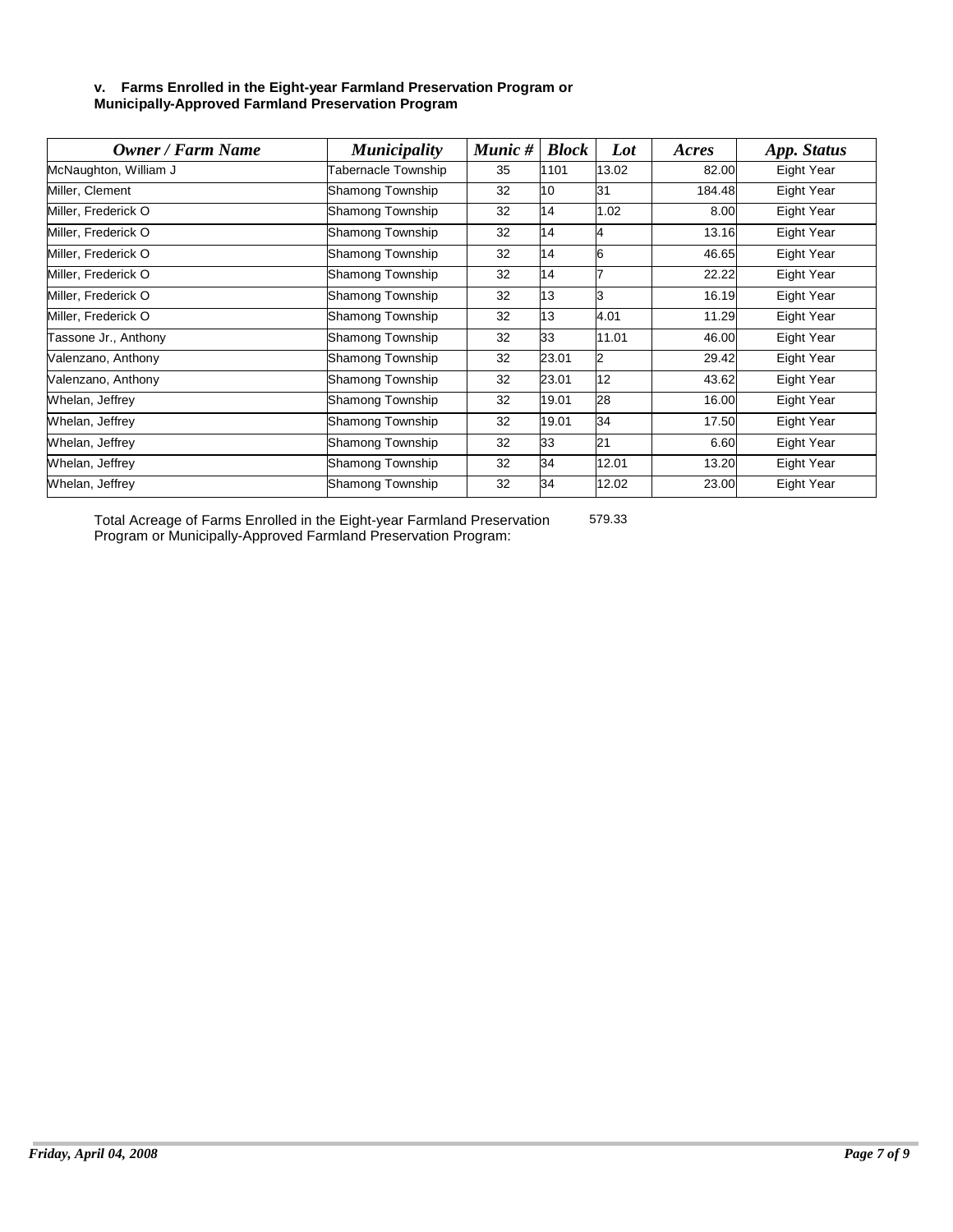#### **vi. Other Preserved Open Space Compatible with Agriculture** ( see attached spreadsheet )

Total Acreage of Other Preserved Open Space Compatible with Agriculture: 0.00